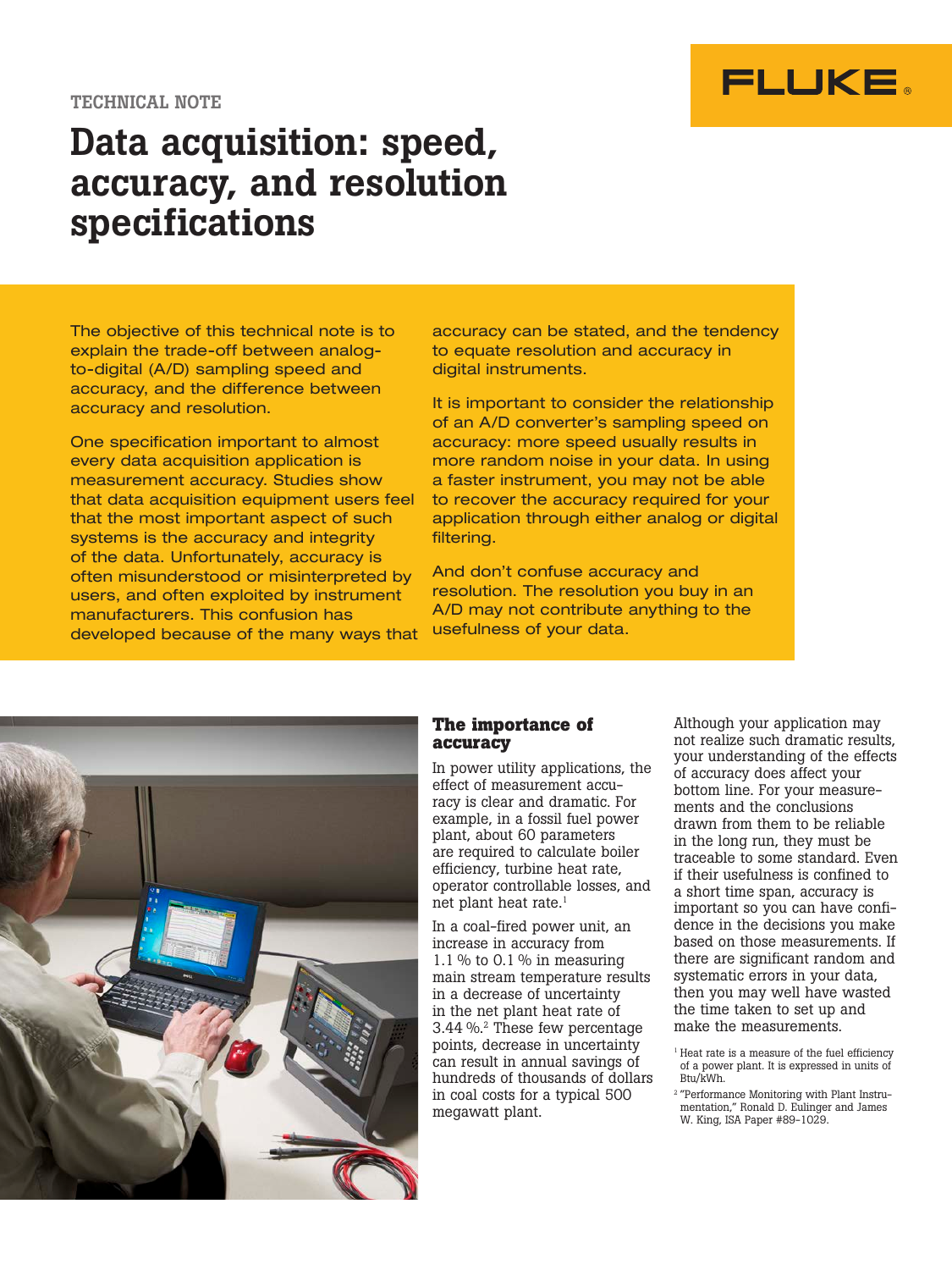

# **Definitions**

## **Accuracy**

Accuracy is an expression relating the difference between an indicated value and an accepted standard (the "true value"). In the case of thermocouples, the accepted standards are the dc voltage standard, and thermocouple reference tables maintained by various standards groups, e.g. BIPM (France), DIN (Germany), NIST (US), and NRC (Canada).

### **Calibration accuracy**

This is the accuracy of the instrument immediately following calibration, before any conditions change. Often this is called 24-hour accuracy.

# **Total instrument accuracy**

Total instrument accuracy is a statement of the maximum operating error that could be expected under worst-case conditions. All known error terms, and effects of drift with time and ambient temperature are incorporated. This is distinguished from a run-of-the-mill accuracy specification because it is complete with all relevant contributions to measurement error, rather than simply stating the calibration accuracy.

Fluke has made a concerted effort to create a clear, concise statement of accuracy. For all Fluke temperature measurement devices, for instance, accuracy is published as a maximum instrument error in degrees C or F for a usable range of operating conditions. All time and temperature dependent error terms that affect a data acquisition instrument during usage are considered in this specification.

# **Repeatability**

Repeatability is an expression quantifying an instrument's ability to reproduce a reading of the same signal under the same conditions at different times. This assumes each reading is made within a relatively short time span, say, the 24-hour specification period. Factors that affect repeatability are noise inherent in the design of the analog-to-digital converter, and hysteresis from sources such as dielectric absorption of capacitors.

### **Resolution**

Resolution is the incremental input signal that yields the smallest distinguishable reading or output. In digital instruments this is the least significant digit.

### **Accuracy, speed and noise**

Accuracy and speed tend to be at odds in electrical measurements. The faster one measures with a particular A/D converter, the more noise becomes a significant part of the final reading. In general, the introduction of noise suppression limits the useful speed of the instrument.

Noise emanates from components of the A/D itself, as well as from external sources such as EMI radiated from power mains. Sources of noise in a measurement instrument can be broadly classified as conducted noise or radiated noise. These broad classifications are useful because different suppression techniques are used to reduce the effects of each noise type.

Conducted noise travels into the instrument by way of sensor leads, power lines and other physical paths leading into the instrument. Conducted noise is eliminated by filtering. A filter may be additional circuitry or it may be incorporated into the design of the A/D itself, as is the case with a dual-slope integrating A/D.

A basic assumption when designing a filter is that the noise frequency can be distinguished from the frequency of the signal to be measured. A low-pass filter is commonly used to eliminate high-frequency noise. The introduction of a low-pass filter effectively limits the useful speed of the instrument because any signal changing faster than the cut-off frequency of the filter is significantly attenuated.

The low-pass filter may be a stand-alone circuit and may be inherent in the design of the A/D. For instance, the basic design of the dual-slope A/D converter allows it to easily eliminate "periodic" noise. Often it is assumed that the primary source of conducted noise is at power line frequencies. In this case, the noise is eliminated by time averaging (integrating) over an integral multiple of 1/50 or 1/60 second periods, depending upon which country you live in.

The average value of the periodic noise over this period is zero. Note that this also limits the A/D speed by requiring one measurement to consume at least one power-line cycle of time. As a practical matter, useful noise reduction often requires the integration period to be several power-line cycles.

### **Accuracy and resolution**

A common belief, often encouraged by instrument manufacturers, is that resolution and accuracy are the same. There is a strong tendency to do this because the resolution of an instrument can be expressed in the same units as accuracy and the resolution specification always looks better than the accuracy specification.

Consider the following statement by a major instrument supplier: ". . .A 12-bit system delivers accuracy of one part in 4096, and while 32-bit *resolution* is more *accurate*, there are few applications that need to be *accurate* to one part in 4,294,967,296." This statement seems to imply a stronger relationship between resolution and accuracy than there really is.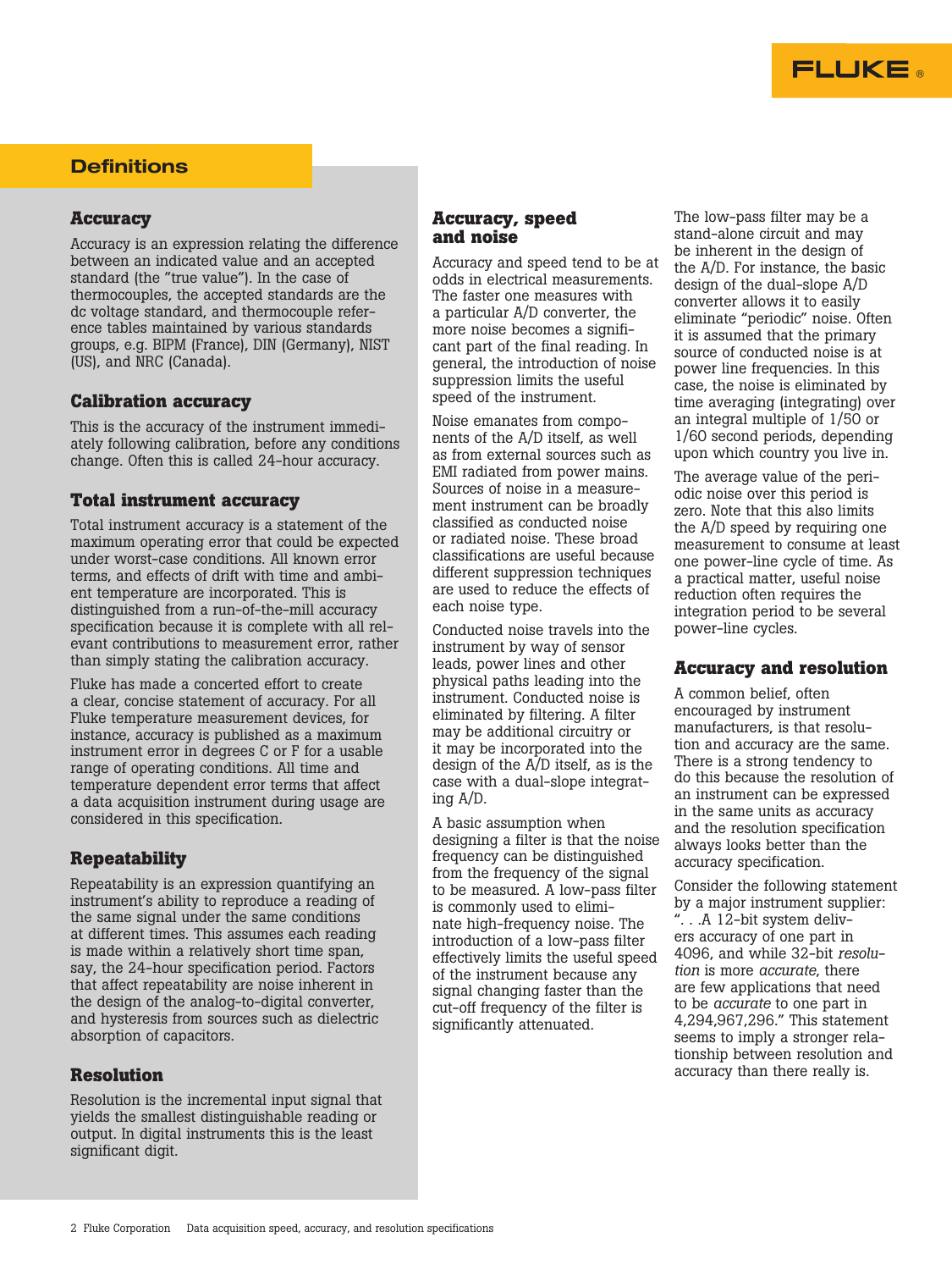

It is true that  $2^{12} = 4096$ , but the accuracy of an A/D having this number of bit cannot be one part in 4096. In fact, you'll find a measurement uncertainty 20 times greater than the resolution to be more typical after all error components are summed. One important reason that this is true is because the calibration process always leaves at least one bit of error.

Sometimes one is only interested in the repeatability of the measurements. In controlling process, for instance, an operator may know from experience that when the displayed value is 3.87, the

process is producing an excellent product; but if this value varies more than 0.10 from 3.87, then the resulting product is not acceptable. In this instance, it is important that the operator be sure that when a change of 0.10 occurs, it is due to the process and not to the instrument's temperature drift, time drift or short-term repeatability.

Now suppose that a new instrument is put in place or that the whole process needs to be replicated elsewhere. In this case, the absolute accuracy is important. If the instrument has reasonable accuracy, then you are assured of

measurements that are not only repeatable from measurement to measurement but also from instrument to instrument.

The absolute accuracy (∆V, see figure) is important when the measurements are to be used to compare measurements with other processes or standards. If the data is to provide useful comparisons, it must be traceable to some standard, e.g. the standards maintained by the National Institute of Standards & Technology (NIST).



The effect of averaging readings in order to reduce noise in measurements.

This graph shows the effect of averaging over a large number of samples. This type of filtering reduces the noise component to a small amount but cannot improve the basic accuracy of the instrument.

#### **Assumptions:**

- 1. N measurements are taken sequentially.
- 2. The measured parameter is a dc voltage source; the value of which does not change over N measurements.
- 3. The noise present has a normal distribution.

This graph shows "displayed" values (V<sub>displayed</sub>) versus time. The X's in this diagram indicate the displayed value at each measurement. The dashed horizontal lines are chosen such that there is a 99.9 % chance that the displayed values during this sequence of measurements will fall between them. This is the effective resolution of the instrument in the presence of noise.

Now suppose that instead of displaying raw readings, we display the average of N consecutive readings. The upper and lower curved solid lines show

how the bounds of the displayed values tighten up as N increases; in other words, the effective resolution is better. These lines approach a fixed display value (VA) as N grows larger.

VA will differ from the NIST defined value of the voltage being measured (V<sub>NIST</sub>) by a certain amount, ∆V, that depends upon the instrument, the magnitude of the input, and other factors such as time and temperature drift. ∆V is inherent in the A/D and no amount of filtering will remove it. Resolution has improved, but only at the expense of speed since each displayed value now takes the time required to do N consecutive measurements.

∆V (the difference between VA and V<sub>NIST</sub>) is the basic inaccuracy of the instrument. Two characteristics of ∆V that are of most interest are its stability (over time and temperature) and absolute accuracy.